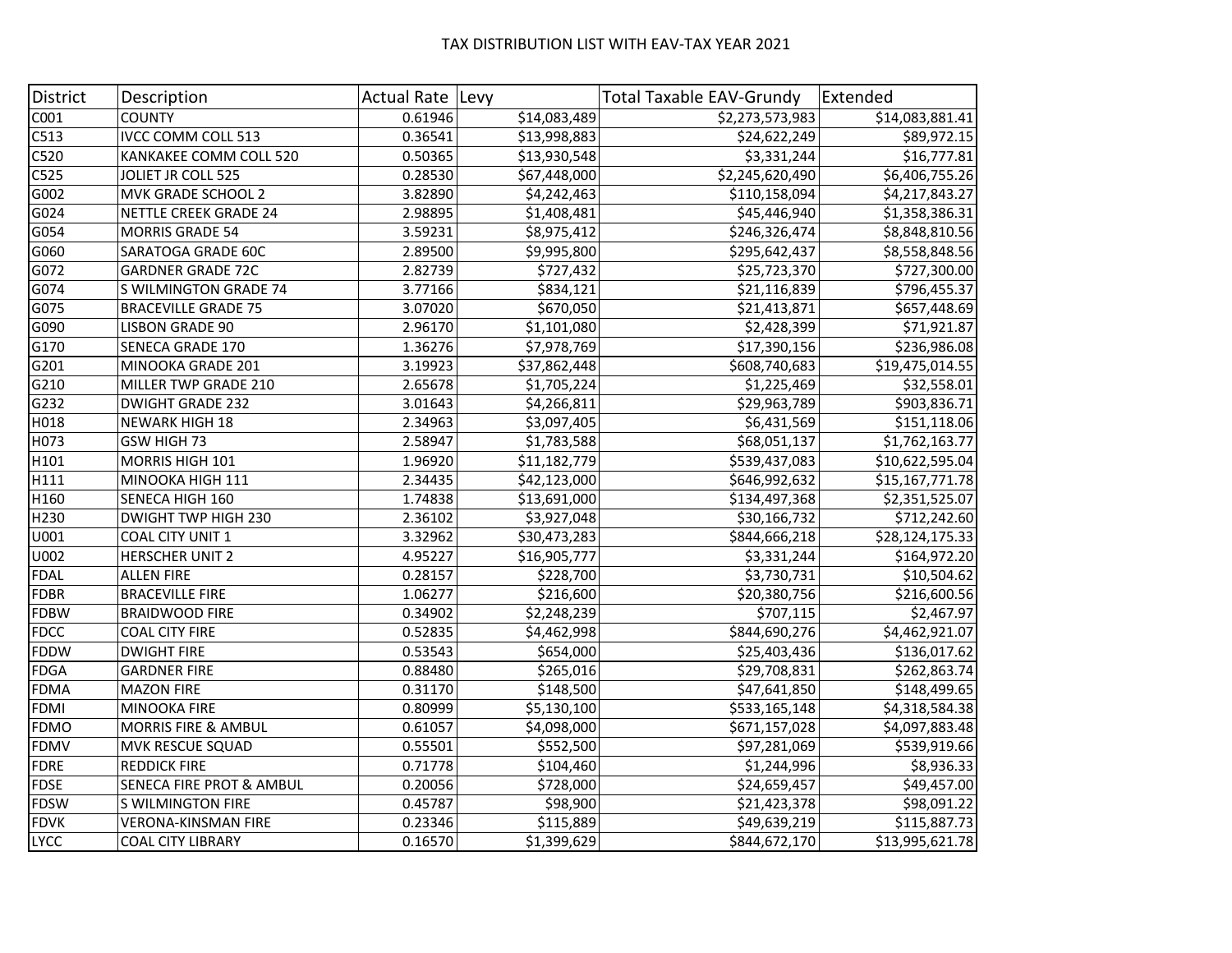## TAX DISTRIBUTION LIST WITH EAV-TAX YEAR 2021

| District    | Description                    | Actual Rate   Levy |             | <b>Total Taxable EAV-Grundy</b> | Extended     |
|-------------|--------------------------------|--------------------|-------------|---------------------------------|--------------|
| <b>LYFR</b> | <b>FOSSIL RIDGE LIBRARY</b>    | 0.12376            | \$1,022,217 | \$57,860,465                    | \$71,608.11  |
| <b>LYMO</b> | <b>MORRIS AREA LIBRARY</b>     | 0.15632            | \$874,000   | \$553,394,496                   | \$865,066.27 |
| LYPC        | PRAIRIE CREEK LIBRARY          | 0.13474            | \$237,489   | \$30,166,732                    | \$40,646.66  |
| <b>LYSE</b> | <b>SENECA LIBRARY</b>          | 0.12421            | \$784,200   | \$24,339,274                    | \$30,231.81  |
| <b>LYTR</b> | THREE RIVERS LIBRARY           | 0.11059            | \$1,672,981 | \$650,942,077                   | \$719,876.84 |
| MTA3        | BR ME MULTI-TWP                | 0.02478            | \$41,615    | \$167,926,842                   | \$41,612.27  |
| MTA4        | ER NC MULTI-TWP                | 0.02777            | \$26,300    | \$94,713,116                    | \$26,301.83  |
| MTA5        | GA GF GR MULTI-TWP             | 0.03925            | \$28,000    | \$71,342,493                    | \$28,001.93  |
| MTA6        | HI MN VI MULTI-TWP             | 0.02879            | \$31,000    | \$107,679,402                   | \$31,000.90  |
| MTA7        | NO WA MULTI-TWP                | 0.04908            | \$45,000    | \$91,684,326                    | \$44,998.67  |
| <b>PDCB</b> | <b>CHANNAHON PARK DISTRICT</b> | 0.34215            | \$3,353,506 | \$127,047,228                   | \$434,692.08 |
| PDGO        | <b>GODLEY PARK DISTRICT</b>    | 0.40222            | \$1,975,762 | \$879,402                       | \$3,537.13   |
| SDSW        | <b>SWEB</b>                    | 0.13267            | \$20,890    | \$14,550,924                    | \$19,304.72  |
| <b>TTAS</b> | <b>AUX SABLE TWP</b>           | 0.02310            | \$150,667   | \$652,158,769                   | \$150,648.67 |
| <b>TASR</b> | <b>AUX SABLE TWP ROAD</b>      | 0.06121            | \$399,200   | \$652,158,769                   | \$399,186.38 |
| <b>TTBR</b> | <b>BRACEVILLE TWP</b>          | 0.03282            | \$50,160    | \$152,820,668                   | \$50,155.75  |
| <b>TBRR</b> | <b>BRACEVILLE TWP ROAD</b>     | 0.18852            | \$288,100   | \$152,820,668                   | \$288,097.52 |
| TTER        | <b>ERIENNA TWP</b>             | 0.13240            | \$91,319    | \$68,969,295                    | \$91,315.35  |
| <b>TERR</b> | <b>ERIENNA TWP ROAD</b>        | 0.43866            | \$312,365   | \$68,969,295                    | \$302,540.71 |
| <b>TTFE</b> | <b>FELIX TWP</b>               | 0.09098            | \$108,210   | \$118,941,118                   | \$108,212.63 |
| <b>TFER</b> | FELIX TWP ROAD                 | 0.33084            | \$401,320   | \$118,941,118                   | \$393,504.80 |
| <b>TTGA</b> | <b>GARFIELD TWP</b>            | 0.24733            | \$41,146    | \$16,636,328                    | \$41,146.63  |
| <b>TGAR</b> | <b>GARFIELD TWP ROAD</b>       | 0.23923            | \$39,800    | \$16,636,328                    | \$39,799.09  |
| <b>TTGF</b> | <b>GOODFARM TWP</b>            | 0.22136            | \$65,247    | \$29,474,761                    | \$65,245.33  |
| <b>TGFR</b> | <b>GOODFARM TWP ROAD</b>       | 0.24641            | \$72,631    | \$29,474,761                    | \$72,628.75  |
| <b>TTGL</b> | <b>GOOSE LAKE TWP</b>          | 0.01689            | \$100,706   | \$596,193,922                   | \$100,697.15 |
| <b>TGLR</b> | <b>GOOSE LAKE TWP ROAD</b>     | 0.11716            | \$698,500   | \$596,193,922                   | \$698,500.80 |
| <b>TTGR</b> | <b>GREENFIELD TWP</b>          | 0.21006            | \$53,000    | \$25,231,404                    | \$53,001.07  |
| <b>TGRR</b> | <b>GREENFIELD TWP ROAD</b>     | 0.30516            | \$77,000    | \$25,231,404                    | \$76,996.11  |
| <b>TTHI</b> | <b>HIGHLAND TWP</b>            | 0.01481            | \$5,000     | \$33,752,133                    | \$4,998.69   |
| THIR        | <b>HIGHLAND TWP ROAD</b>       | 0.69580            | \$234,846   | \$33,752,133                    | \$234,847.36 |
| <b>TTME</b> | <b>MAINE TWP</b>               | 0.14411            | \$21,769    | \$15,106,174                    | \$21,769.50  |
| <b>TMER</b> | <b>MAINE TWP ROAD</b>          | 0.45021            | \$68,008    | \$15,106,174                    | \$68,009.51  |
| <b>TTMN</b> | <b>MAZON TWP</b>               | 0.15251            | \$67,000    | \$43,931,933                    | \$67,000.59  |
| <b>TMNR</b> | <b>MAZON TWP ROAD</b>          | 0.33666            | \$147,900   | \$43,931,933                    | \$147,901.25 |
| <b>TTMO</b> | <b>MORRIS TWP</b>              | 0.04625            | \$54,000    | \$116,746,796                   | \$53,995.38  |
| <b>TTNC</b> | <b>NETTLE CREEK TWP</b>        | 0.23695            | \$61,000    | \$25,743,821                    | \$60,999.98  |
| TNCR        | NETTLE CREEK TWP ROAD          | 0.65918            | \$169,700   | \$25,743,821                    | \$169,698.11 |
| <b>TTNO</b> | <b>NORMAN TWP</b>              | 0.32830            | \$69,419    | \$21,145,331                    | \$69,420.13  |